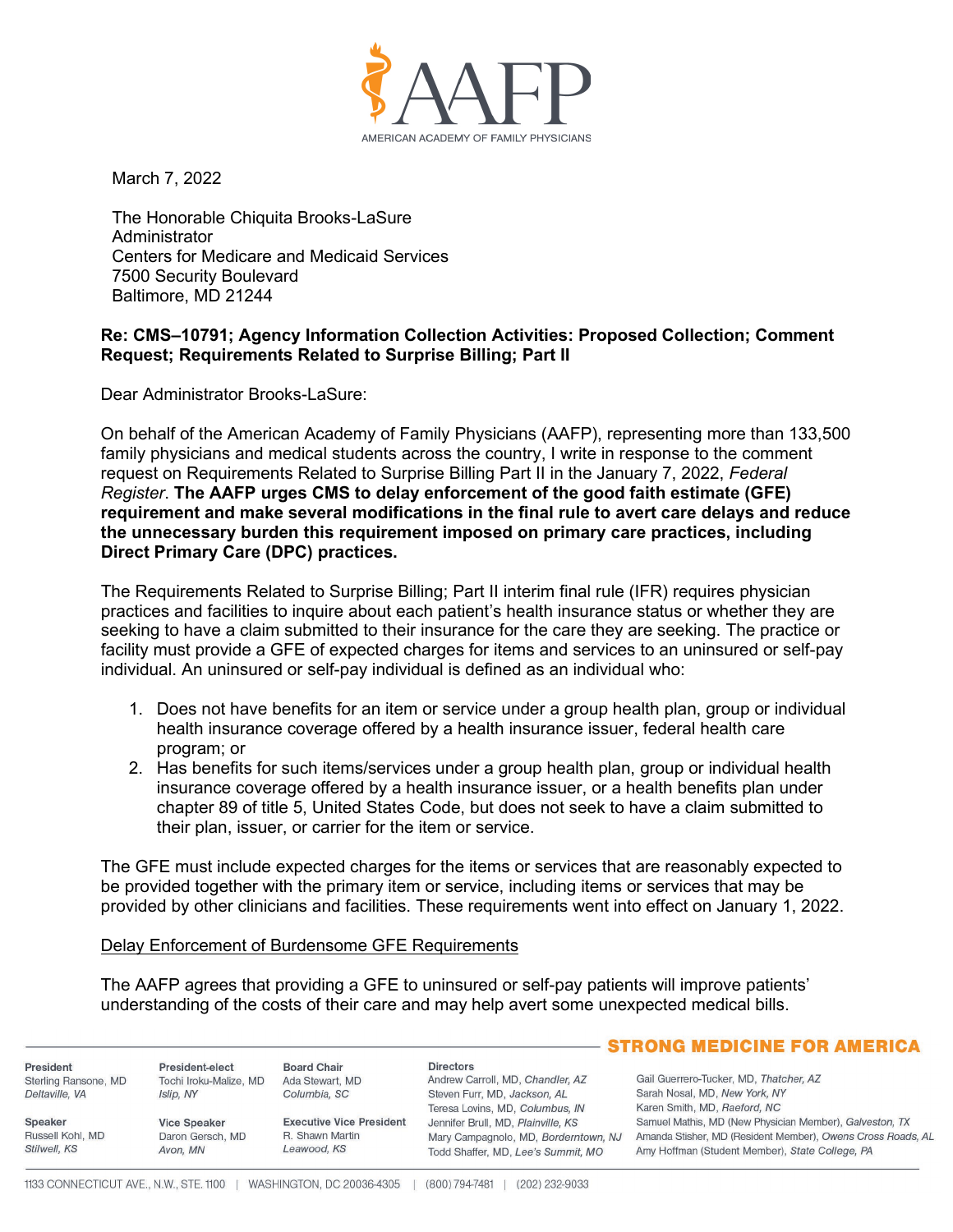Administrator Brooks-LaSure March 7, 2022 Page 2 of 4

However, since the GFE requirement went into effect in January, family physicians report that it is adding to their administrative burden.

Many practices have noted that they cannot provide an accurate GFE of charges for new patients or patients with new medical problems. To predict what level of outpatient evaluation and management (E/M) service they will provide, physician practices need detailed information about a patient's medical history, co-occurring conditions, current symptoms, as well as other outstanding services that might be provided during the visit. In a family medicine practice, where physicians provide comprehensive primary care services to patients across the lifespan, the relevant conditions, history, and symptoms can be quite extensive. Other services can include a wide array of screenings, vaccinations, routine lab testing, and other preventive care services, in addition to chronic care management services and minor procedures. It is unreasonable and inappropriate to require administrative staff to try to obtain this level of information about a patient's condition and history over the phone when they are scheduling an appointment. Many patients are also uncomfortable with sharing their private health information with administrative and clinical staff with whom they do not have an established, trusting relationship. Accordingly, primary care practices struggle to provide an accurate good faith estimate to new patients or those that are experiencing a new condition.

We recognize that the regulations and resulting guidance provide flexibility for omitting diagnosis and procedure codes that the practice could not reasonably expect would be furnished when the appointment was schedule. The AAFP also understands practices may not face any direct financial repercussions to providing inaccurate GFEs (provided the difference between the GFE and actual cost is less than \$400, per the IFR). However, receiving inaccurate GFEs can result in a frustrating experience for patients and may ultimately erode patients' trust in their primary care physician. The current regulations require practices to list diagnosis and procedure codes on the GFE, even if they do not have adequate information to make those determinations. Additional flexibility is needed to protect the patient-physician relationship.

**The AAFP is particularly concerned that the GFE requirement may result in care delays for patients.** Practices may be forced to schedule appointments further out to provide adequate time to gather the necessary information to provide a GFE within the required timeframe. CMS also [notes](https://www.cms.gov/CCIIO/Resources/Regulations-and-Guidance/Downloads/Guidance-Good-Faith-Estimates-FAQ.pdf) that if the practice is notified of a change in scope of the GFE, a new GFE must be furnished no later than one business day before the scheduled appointment. We are concerned practices will have to postpone appointments in order to provide an updated GFE within this timeframe.

Practices [report t](https://www.mgma.com/getmedia/9ee2423c-8069-4f71-9201-8a1221574231/02-2022-MGMA-Good-Faith-Estimates-FINAL.pdf.aspx?ext=.pd)hat the requirement to provide a specific clinician's NPI on the GFE contributes to the burden imposed by the GFE requirements. This requirement may cause care delays and confusion if a different clinician from the same practice needs to see the patient due to unforeseen circumstances. The AAFP is also concerned that the requirement to specify which clinician will see the patient could undermine team-based care and flexible scheduling arrangements, which [improve](https://www.nap.edu/catalog/25983/implementing-high-quality-primary-care-rebuilding-the-foundation-of-health) care for patients and can [lessen p](https://www.aafp.org/dam/AAFP/documents/advocacy/prevention/strategy/LT-CDC-HealthWorkerMentalHealthStress-012122.pdf)hysician burnout.

Further, physician practices have had to implement new processes to comply with the GFE requirements at a time when they are already struggling to hire and retain staff. Physician practices [rank](https://www.mgma.com/data/data-stories/staffing,-uncertainty-among-top-pandemic-challenge) staffing shortages as their primary challenge in 2022. Some practices report they have had to hire or reassign staff to comply with the GFE requirements, which could worsen staffing shortages and result in care delays as practices continue to respond to the COVID-19 pandemic.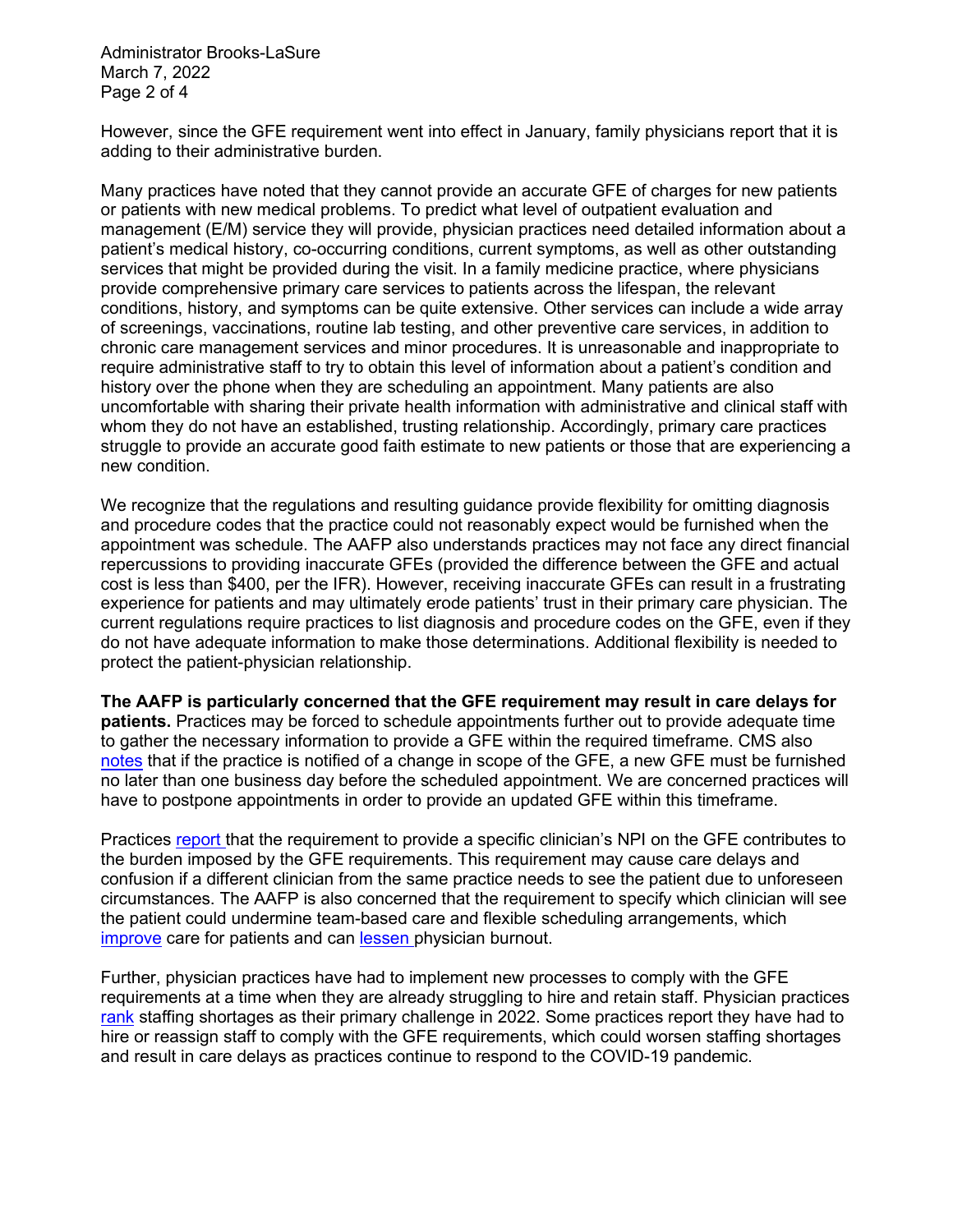Administrator Brooks-LaSure March 7, 2022 Page 3 of 4

The AAFP appreciates that CMS already delayed enforcement of the portions of the GFE requirements for convening providers, co-facilities, and co-providers, as well as the enforcement delays announced for the advanced explanation of benefits (AEOB) requirements. In delaying enforcement, CMS [cited](https://www.dol.gov/sites/dolgov/files/EBSA/about-ebsa/our-activities/resource-center/faqs/aca-part-49.pdf) implementation complexities and agreed that practices would need more than a few months to implement the necessary workflows and technology. Based on reports from family physicians, we believe CMS should delay enforcement of the GFE requirements for the same reasons.

Aligning enforcement of the GFE requirements with the AEOB requirements would enable practices to more fully develop and test workflows to provide accurate GFEs for both insured and uninsured/self-pay patients. **To ensure patients have timely access to comprehensive care, the AAFP urges CMS to delay enforcement of the GFE requirements in the IFR until the AEOB provisions are finalized and implemented.**

## Publish a Final Rule to Align GFE Requirements with Congressional Intent

The AAFP is [supportive o](https://www.aafp.org/dam/AAFP/documents/advocacy/legal/administrative/LT-CMS-SurpriseBilling-090721.pdf)f ending surprise medical bills for patients and has long supported federal policies promoting price transparency and health care affordability. We are pleased that CMS implemented broad patient protections beginning on January 1, 2022. However, we note that the No Surprises Act largely focuses on unanticipated medical bills from air ambulance providers, hospitals, emergency departments, and out of network clinicians and facilities. **Congress did not intend for the No Surprises Act to impose burdensome regulatory requirements on primary care practices, who typically are in-network, provide high-value care to patients who have chosen to see them, and are already overburdened with administrative tasks. To more closely align the regulations with congressional intent, we recommend CMS publish a final rule with the following modifications to the GFE requirements:**

- 1) **Clarify that primary care practices are not required to provide a GFE when patients schedule an appointment that is less than three full business days from the time of scheduling.** This will ensure practices are not forced to delay care, including acute care appointments that are often scheduled on the same day, simply to comply with the GFE requirements.
- 2) **Remove the requirement for a specific clinician NPI to be included on the GFE.** This requirement is overly burdensome and undermines flexible scheduling and team-based care arrangements.
- 3) **Provide an exception in cases where the patient chooses to forgo receiving a GFE.** Patients may wish to waive the GFE for several reasons, including to avoid potential care delays caused by the GFE process. Given the purpose of the GFE is to inform patients of expected costs, practices should not be required to undergo the process of producing a GFE if the patient explicitly indicates they do not want the estimate.
- 4) **Allow primary care practices to provide an abbreviated GFE for new patients or in other situations where they cannot reasonably determine what the relevant diagnostic and procedure codes are.** The abbreviated GFE would include a range of expected charges but would not include diagnostic or procedure codes. This will lessen the potential for GFE requirements to cause care delays, address the unnecessary and inappropriate burden on patients and administrative staff, and result in a more positive experience for patients.